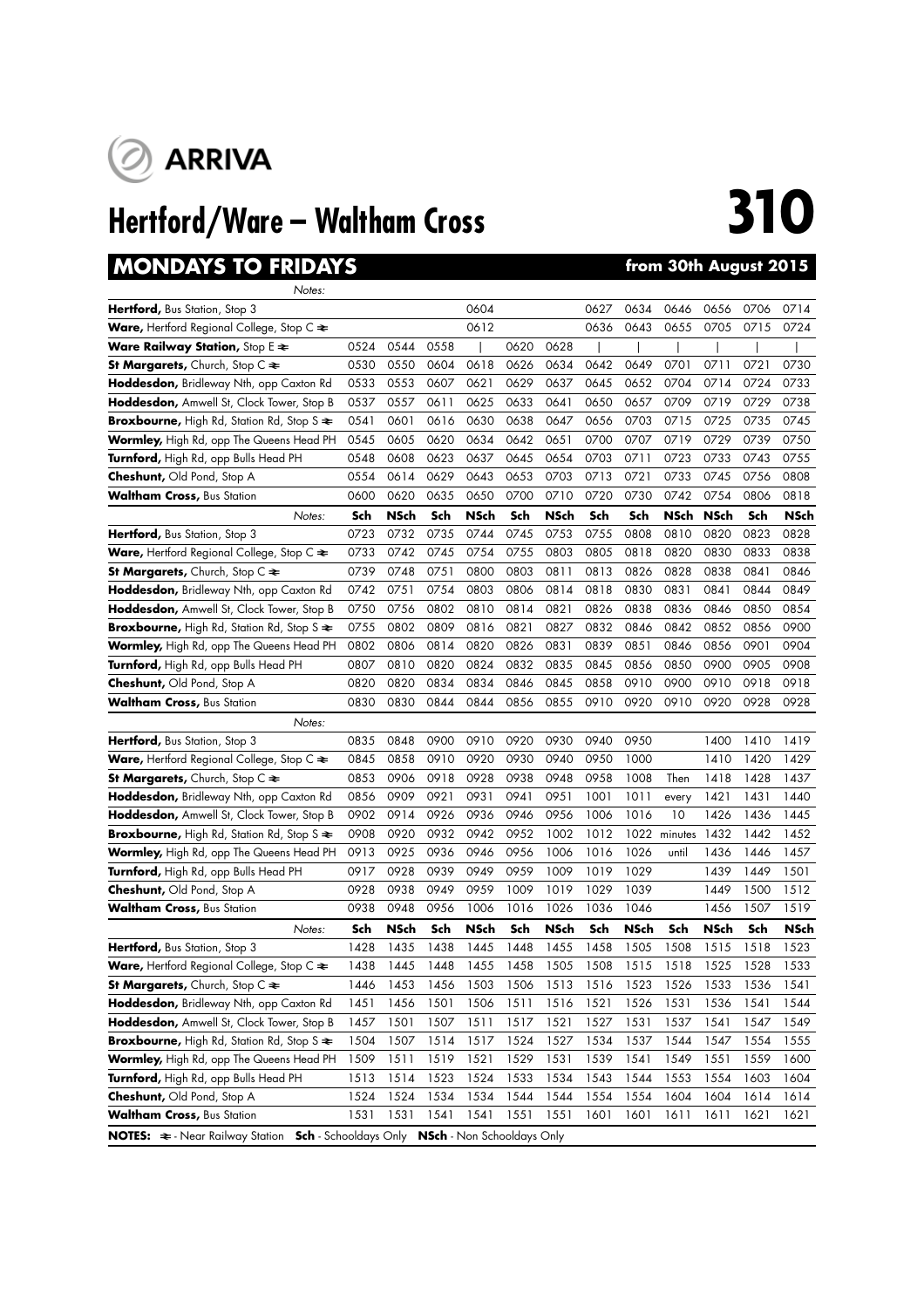

# **Hertford – Waltham Cross 310**

## **MONDAYS TO FRIDAYS from 30th August 2015**

| MUNDAI 3 IU FRIDAI 3                                                                                             |      |             |      |      |      |      |      |      |      |      | <u>HUIH JUHI AUYUSI ZUTU</u> |      |
|------------------------------------------------------------------------------------------------------------------|------|-------------|------|------|------|------|------|------|------|------|------------------------------|------|
| Notes:                                                                                                           | Sch  | <b>NSch</b> |      |      |      |      |      |      |      |      |                              |      |
| Hertford, Bus Station, Stop 3                                                                                    | 1529 | 1534        | 1541 | 1552 | 1603 | 1614 | 1624 | 1635 | 1645 | 1655 | 1707                         | 1717 |
| <b>Ware, Hertford Regional College, Stop C <math>\approx</math></b>                                              | 1539 | 1544        | 1551 | 1602 | 1613 | 1624 | 1634 | 1645 | 1655 | 1705 | 1717                         | 1727 |
| <b>St Margarets, Church, Stop C <math>\approx</math></b>                                                         | 1547 | 1552        | 1559 | 1610 | 1621 | 1632 | 1642 | 1653 | 1703 | 1713 | 1725                         | 1735 |
| Hoddesdon, Bridleway Nth, opp Caxton Rd                                                                          | 1552 | 1555        | 1603 | 1614 | 1625 | 1635 | 1645 | 1656 | 1706 | 1716 | 1728                         | 1738 |
| Hoddesdon, Amwell St, Clock Tower, Stop B                                                                        | 1558 | 1600        | 1608 | 1619 | 1630 | 1640 | 1650 | 1701 | 1711 | 1721 | 1733                         | 1743 |
| <b>Broxbourne, High Rd, Station Rd, Stop S <math>\approx</math></b>                                              | 1605 | 1606        | 1615 | 1626 | 1637 | 1646 | 1656 | 1707 | 1717 | 1727 | 1739                         | 1749 |
| Wormley, High Rd, opp The Queens Head PH                                                                         | 1610 | 1611        | 1620 | 1631 | 1642 | 1650 | 1700 | 1711 | 1721 | 1731 | 1743                         | 1753 |
| Turnford, High Rd, opp Bulls Head PH                                                                             | 1614 | 1615        | 1624 | 1635 | 1646 | 1653 | 1703 | 1714 | 1724 | 1734 | 1746                         | 1756 |
| Cheshunt, Old Pond, Stop A                                                                                       | 1625 | 1625        | 1634 | 1645 | 1656 | 1703 | 1713 | 1724 | 1734 | 1744 | 1756                         | 1806 |
| <b>Waltham Cross, Bus Station</b>                                                                                | 1632 | 1632        | 1641 | 1652 | 1703 | 1714 | 1724 | 1735 | 1745 | 1755 | 1807                         | 1817 |
| Notes:                                                                                                           |      |             |      |      |      |      |      |      |      |      |                              |      |
| Hertford, Bus Station, Stop 3                                                                                    | 1728 | 1740        | 1755 | 1810 | 1830 | 1930 |      |      |      |      |                              |      |
| <b>Ware,</b> Hertford Regional College, Stop C $\approx$                                                         | 1738 | 1750        | 1805 | 1820 | 1840 | 1940 |      |      |      |      |                              |      |
| St Margarets, Church, Stop C $\approx$                                                                           | 1746 | 1758        | 1813 | 1828 | 1848 | 1948 |      |      |      |      |                              |      |
| Hoddesdon, Bridleway Nth, opp Caxton Rd                                                                          | 1749 | 1801        | 1816 | 1831 | 1851 | 1951 |      |      |      |      |                              |      |
| Hoddesdon, Amwell St, Clock Tower, Stop B                                                                        | 1754 | 1806        | 1821 | 1836 | 1856 | 1956 |      |      |      |      |                              |      |
| Broxbourne, High Rd, Station Rd, Stop S $\approx$                                                                | 1800 | 1812        | 1827 | 1842 | 1902 | 2001 |      |      |      |      |                              |      |
| Wormley, High Rd, opp The Queens Head PH                                                                         | 1804 | 1816        | 1831 | 1846 | 1906 | 2005 |      |      |      |      |                              |      |
| Turnford, High Rd, opp Bulls Head PH                                                                             | 1807 | 1819        | 1834 | 1849 | 1909 | 2007 |      |      |      |      |                              |      |
| Cheshunt, Old Pond, Stop A                                                                                       | 1817 | 1829        | 1844 | 1859 | 1918 | 2013 |      |      |      |      |                              |      |
| <b>Waltham Cross, Bus Station</b>                                                                                | 1828 | 1840        | 1851 | 1906 | 1925 | 2019 |      |      |      |      |                              |      |
| <b>Sch</b> - Schooldays Only <b>NSch</b> - Non Schooldays Only<br><b>NOTES:</b> $\approx$ - Near Railway Station |      |             |      |      |      |      |      |      |      |      |                              |      |
|                                                                                                                  |      |             |      |      |      |      |      |      |      |      |                              |      |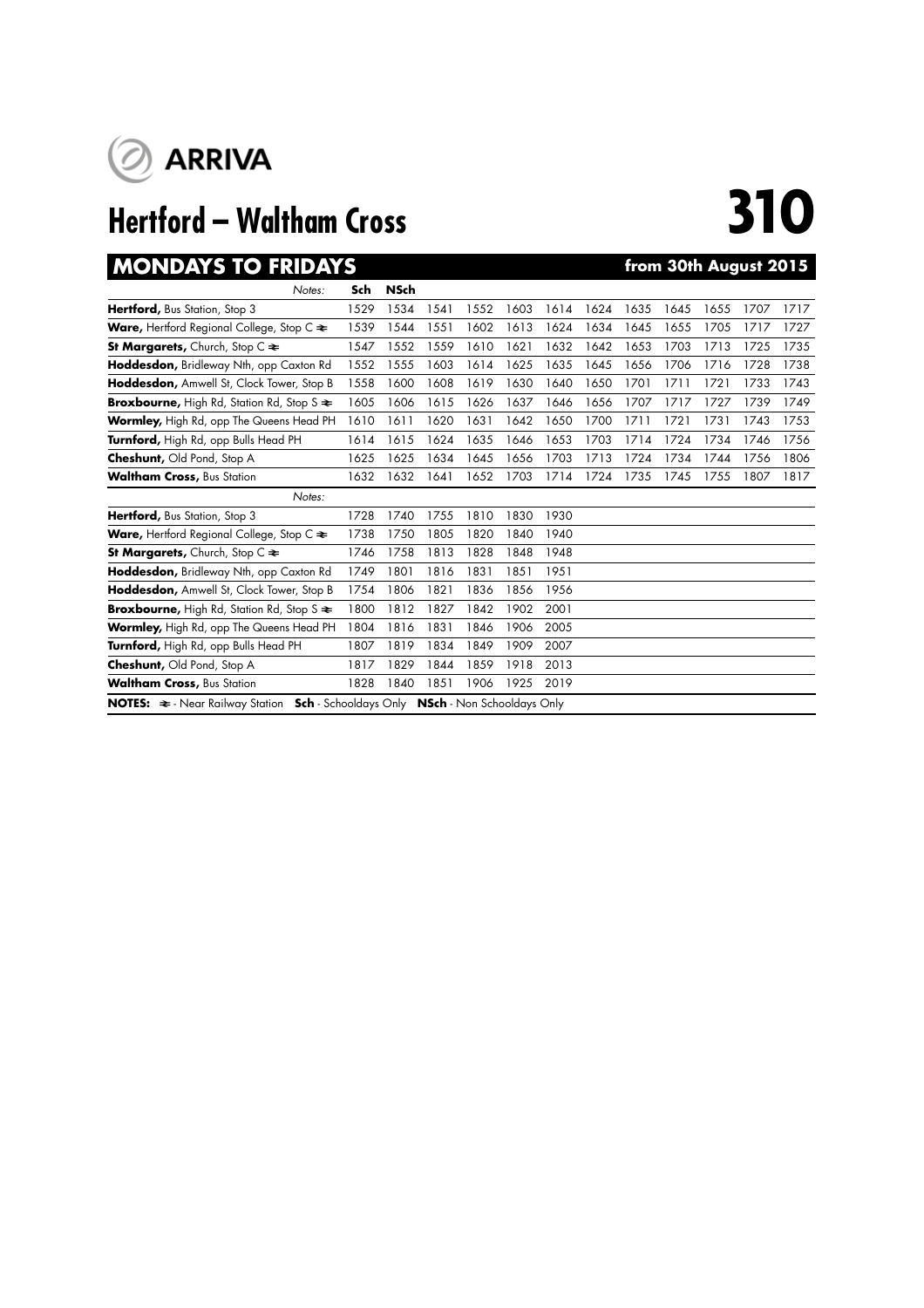

## **Hertford – Waltham Cross 310**

## **SATURDAYS from 30th August 2015**

| Notes:                                                              |      |      |       |      |      |                |      |       |      |      |      |      |
|---------------------------------------------------------------------|------|------|-------|------|------|----------------|------|-------|------|------|------|------|
| Hertford, Bus Station, Stop 3                                       |      | 0640 | 0710  | 0725 | 0740 | 0755           | 0810 | 0825  | 0840 | 0855 | 0910 | 0925 |
| <b>Ware, Hertford Regional College, Stop C <math>\approx</math></b> |      | 0648 | 0718  | 0733 | 0748 | 0805           | 0820 | 0835  | 0850 | 0905 | 0920 | 0935 |
| Ware Railway Station, Stop E $\approx$                              | 0618 |      |       |      |      |                |      |       |      |      |      | 0941 |
| St Margarets, Church, Stop $C \rightleftharpoons$                   | 0625 | 0655 | 0725  | 0740 | 0755 | 0810           | 0828 | 0843  | 0858 | 0913 | 0928 | 0943 |
| Hoddesdon, Bridleway Nth, opp Caxton Rd                             | 0628 | 0658 | 0728  | 0743 | 0758 | 0813           | 0831 | 0846  | 0901 | 0916 | 0931 | 0946 |
| Hoddesdon, Amwell St, Clock Tower, Stop B                           | 0632 | 0702 | 0732  | 0747 | 0802 | 0817           | 0836 | 0851  | 0906 | 0921 | 0936 | 0951 |
| Broxbourne, High Rd, Station Rd, Stop S $\approx$                   | 0636 | 0706 | 0736  | 0751 | 0807 | 0823           | 0842 | 0857  | 0912 | 0927 | 0942 | 0957 |
| Wormley, High Rd, opp The Queens Head PH                            | 0639 | 0709 | 0739  | 0754 | 0811 | 0827           | 0846 | 0901  | 0916 | 0931 | 0946 | 1001 |
| Turnford, High Rd, opp Bulls Head PH                                | 0642 | 0712 | 0742  | 0757 | 0814 | 0830           | 0849 | 0904  | 0919 | 0934 | 0949 | 1004 |
| Cheshunt, Old Pond, Stop A                                          | 0648 | 0718 | 0748  | 0803 | 0822 | 0840           | 0859 | 0914  | 0929 | 0944 | 0959 | 1014 |
| <b>Waltham Cross, Bus Station</b>                                   | 0654 | 0724 | 0754  | 0809 | 0829 | 0847           | 0906 | 0921  | 0936 | 0951 | 1006 | 1021 |
| Notes:                                                              |      |      |       |      |      |                |      |       |      |      |      |      |
| Hertford, Bus Station, Stop 3                                       | 0940 | 0955 |       | 10   | 25   | 40             | 55   |       | 1525 | 1540 | 1555 | 1610 |
| <b>Ware, Hertford Regional College, Stop C <math>\approx</math></b> | 0950 | 1005 |       | 20   | 35   | 50             | 05   |       | 1535 | 1550 | 1605 | 1620 |
| St Margarets, Church, Stop C $\approx$                              | 0958 | 1013 | Then  | 28   | 43   | 58             | 13   |       | 1543 | 1558 | 1613 | 1628 |
| Hoddesdon, Bridleway Nth, opp Caxton Rd                             | 1001 | 1016 | at    | 31   | 46   | O <sub>1</sub> | 16   |       | 1546 | 1601 | 1616 | 1631 |
| Hoddesdon, Amwell St, Clock Tower, Stop B                           | 1006 | 1021 | these | 36   | 51   | 06             | 21   |       | 1551 | 1606 | 1621 | 1636 |
| Broxbourne, High Rd, Station Rd, Stop S $\Leftarrow$                | 1012 | 1027 | mins  | 42   | 57   | 12             | 27   | Until | 1557 | 1612 | 1627 | 1642 |
| Wormley, High Rd, opp The Queens Head PH                            | 1016 | 1031 | past  | 46   | 01   | 16             | 31   |       | 1601 | 1616 | 1631 | 1646 |
| Turnford, High Rd, opp Bulls Head PH                                | 1019 | 1034 | each  | 49   | 04   | 19             | 34   |       | 1604 | 1619 | 1634 | 1649 |
| Cheshunt, Old Pond, Stop A                                          | 1029 | 1044 | hour  | 59   | 14   | 29             | 44   |       | 1614 | 1629 | 1644 | 1659 |
| <b>Waltham Cross, Bus Station</b>                                   | 1036 | 1051 |       | 06   | 21   | 36             | 51   |       | 1621 | 1636 | 1651 | 1706 |
| Notes:                                                              |      |      |       |      |      |                |      |       |      |      |      |      |
| Hertford, Bus Station, Stop 3                                       | 1630 | 1700 | 1730  | 1800 | 1830 | 1930           |      |       |      |      |      |      |
| Ware, Hertford Regional College, Stop C $\blacktriangleright$       | 1640 | 1710 | 1740  | 1810 | 1840 | 1940           |      |       |      |      |      |      |
| St Margarets, Church, Stop C $\approx$                              | 1647 | 1717 | 1747  | 1817 | 1847 | 1947           |      |       |      |      |      |      |
| Hoddesdon, Bridleway Nth, opp Caxton Rd                             | 1650 | 1720 | 1750  | 1820 | 1850 | 1950           |      |       |      |      |      |      |
| Hoddesdon, Amwell St, Clock Tower, Stop B                           | 1655 | 1725 | 1755  | 1825 | 1855 | 1955           |      |       |      |      |      |      |
| Broxbourne, High Rd, Station Rd, Stop S $\approx$                   | 1701 | 1731 | 1801  | 1831 | 1901 | 2001           |      |       |      |      |      |      |
| Wormley, High Rd, opp The Queens Head PH                            | 1705 | 1735 | 1805  | 1835 | 1905 | 2005           |      |       |      |      |      |      |
| Turnford, High Rd, opp Bulls Head PH                                | 1709 | 1739 | 1809  | 1839 | 1909 | 2007           |      |       |      |      |      |      |
| Cheshunt, Old Pond, Stop A                                          | 1719 | 1749 | 1819  | 1849 | 1919 | 2013           |      |       |      |      |      |      |
| <b>Waltham Cross, Bus Station</b>                                   | 1725 | 1755 | 1825  | 1855 | 1925 | 2019           |      |       |      |      |      |      |
| <b>NOTES:</b> $\approx$ - Near Railway Station                      |      |      |       |      |      |                |      |       |      |      |      |      |

**OPERATOR:** ARRIVA The Shires *Customer Care:* 0344 800 4411

## **NO SERVICE ON SUNDAYS OR PUBLIC HOLIDAYS**

**www.intalink.org.uk**



## **Further Information – traveline 0871 200 22 33**

xplore

*Issued and accepted throughout on this service*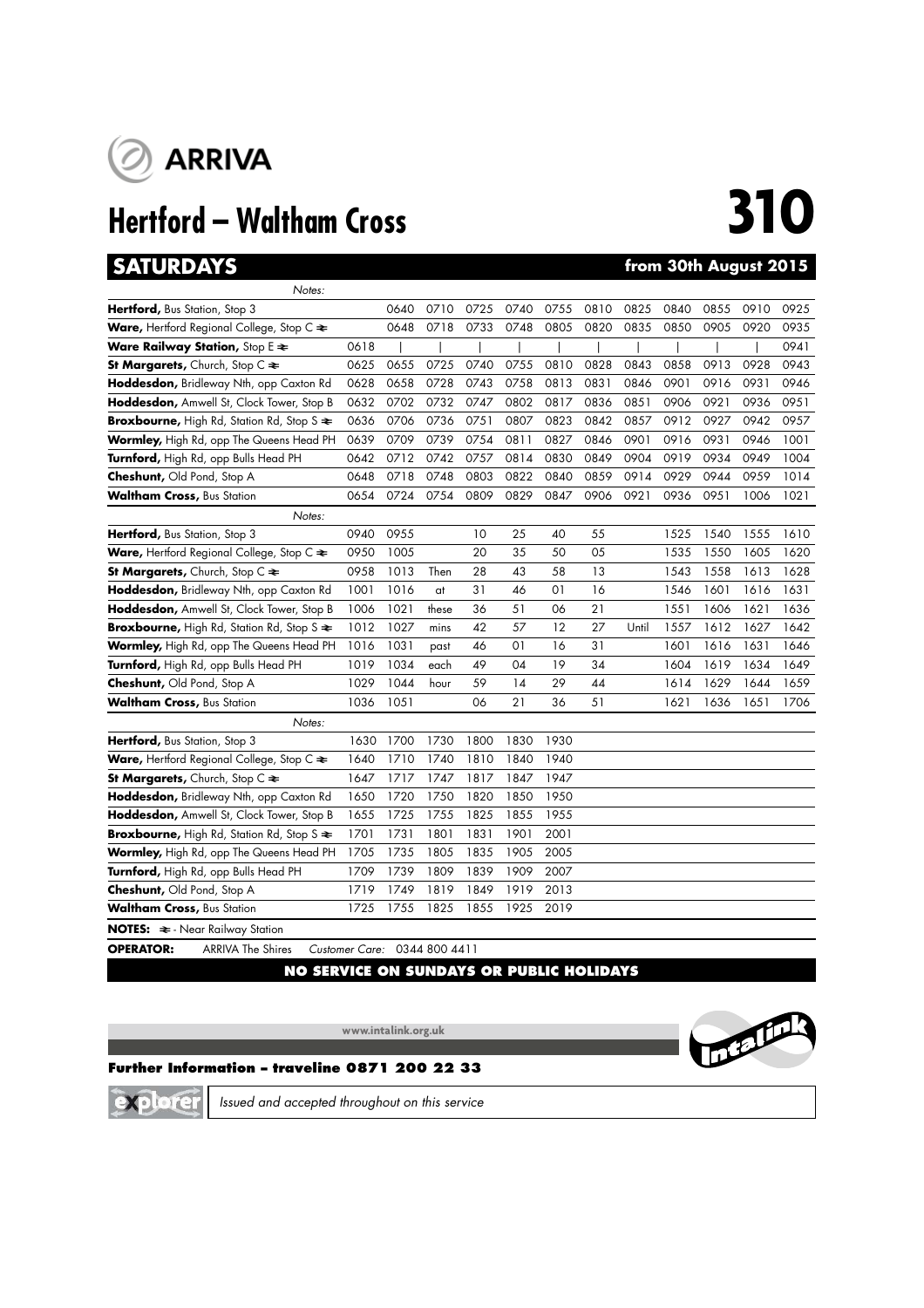

# **Waltham Cross – Hertford 310**

| <b>MONDAYS TO FRIDAYS</b>                                                       |             |             |      |                                   |      |      |      |      |      |             | from 30th August 2015 |      |
|---------------------------------------------------------------------------------|-------------|-------------|------|-----------------------------------|------|------|------|------|------|-------------|-----------------------|------|
| Notes:                                                                          |             |             |      |                                   |      |      |      |      | Sch  | <b>NSch</b> | Sch                   | Sch  |
| <b>Waltham Cross, Bus Station, Stop D</b>                                       | 0610        | 0630        | 0645 |                                   | 0700 | 0710 | 0720 | 0730 | 0737 | 0750        | 0750                  | 0802 |
| <b>Cheshunt, Old Pond, Stop B</b>                                               | 0616        | 0636        | 0651 |                                   | 0707 | 0717 | 0727 | 0739 | 0748 | 0759        | 0801                  | 0813 |
| Turnford, High Rd, Bulls Head PH                                                | 0623        | 0643        | 0658 |                                   | 0718 | 0728 | 0738 | 0750 | 0802 | 0809        | 0815                  | 0827 |
| Wormley, High Rd, The Queens Head PH                                            | 0626        | 0646        | 0701 |                                   | 0723 | 0733 | 0743 | 0755 | 0807 | 0814        | 0820                  | 0832 |
| <b>Broxbourne, High Rd, Station Rd, Stop N <math>\Leftarrow</math></b>          | 0630        | 0650        | 0705 |                                   | 0728 | 0738 | 0748 | 0800 | 0814 | 0819        | 0827                  | 0839 |
| Hoddesdon, Amwell St, Clock Tower, Stop A                                       | 0634        | 0654        | 0709 |                                   | 0733 | 0743 | 0753 | 0805 | 0819 | 0824        | 0832                  | 0845 |
| Hoddesdon, opp Cranbourne Sch                                                   | 0639        | 0659        | 0714 | 0726                              | 0738 | 0748 | 0758 | 0810 | 0824 | 0829        | 0837                  | 0851 |
| St Margarets, Church, Stop D $\approx$                                          | 0642        | 0702        | 0717 | 0730                              | 0742 | 0752 | 0802 | 0814 | 0829 | 0833        | 0841                  | 0855 |
| <b>Ware, Hertford Regional College, Stop A <math>\approx</math></b>             | 0648        | 0708        | 0723 | 0736                              | 0748 | 0759 | 0810 | 0822 | 0837 | 0842        | 0849                  | 0903 |
| Hertford, Bus Station                                                           | 0659        | 0720        | 0735 | 0748                              | 0801 | 0813 | 0825 | 0837 | 0852 | 0852        | 0904                  | 0913 |
| Notes:                                                                          | <b>NSch</b> | <b>NSch</b> | Sch  | <b>NSch</b>                       |      |      |      |      |      |             |                       |      |
| Waltham Cross, Bus Station, Stop D                                              | 0804        | 0809        | 0814 | 0818                              | 0828 | 0840 | 0853 | 0905 | 0915 | 0925        | 0935                  | 0945 |
| Cheshunt, Old Pond, Stop B                                                      | 0813        | 0821        | 0825 | 0829                              | 0839 | 0850 | 0901 | 0912 | 0922 | 0932        | 0942                  | 0952 |
| Turnford, High Rd, Bulls Head PH                                                | 0823        | 0831        | 0839 | 0839                              | 0849 | 0900 | 0911 | 0922 | 0932 | 0942        | 0952                  | 1002 |
| Wormley, High Rd, The Queens Head PH                                            | 0828        | 0836        | 0843 | 0843                              | 0853 | 0904 | 0915 | 0925 | 0935 | 0945        | 0955                  | 1005 |
| Broxbourne, High Rd, Station Rd, Stop N $\approx$                               | 0833        | 0841        | 0849 | 0849                              | 0859 | 0910 | 0920 | 0930 | 0940 | 0950        | 1000                  | 1010 |
| Hoddesdon, Amwell St, Clock Tower, Stop A                                       | 0837        | 0845        | 0854 | 0854                              | 0904 | 0914 | 0924 | 0934 | 0944 | 0954        | 1004                  | 1014 |
| Hoddesdon, opp Cranbourne Sch                                                   | 0842        | 0851        | 0900 | 0900                              | 0910 | 0920 | 0929 | 0939 | 0949 | 0959        | 1009                  | 1019 |
| St Margarets, Church, Stop D $\approx$                                          | 0846        | 0855        | 0904 | 0904                              | 0914 | 0924 | 0933 | 0943 | 0953 | 1003        | 1013                  | 1023 |
| Ware, Hertford Regional College, Stop A $\Leftarrow$                            | 0854        | 0903        | 0912 | 0912                              | 0922 | 0932 | 0941 | 0951 | 1001 | 1011        | 1021                  | 1031 |
| Hertford, Bus Station                                                           | 0904        | 0913        | 0922 | 0922                              | 0932 | 0942 | 0951 | 1001 | 1011 | 1021        | 1031                  | 1041 |
| Notes:                                                                          |             |             |      |                                   |      |      |      |      |      |             |                       |      |
| Waltham Cross, Bus Station, Stop D                                              | 0955        |             | 1445 | 1456                              | 1507 | 1518 | 1529 | 1540 | 1551 | 1602        | 1610                  | 1620 |
| Cheshunt, Old Pond, Stop B                                                      | 1002        |             | 1452 | 1503                              | 1514 | 1525 | 1536 | 1547 | 1558 | 1609        | 1621                  | 1631 |
| Turnford, High Rd, Bulls Head PH                                                | 1012        | Then        | 1502 | 1513                              | 1524 | 1535 | 1546 | 1557 | 1608 | 1619        | 1631                  | 1641 |
| Wormley, High Rd, The Queens Head PH                                            | 1015        | every       | 1505 | 1515                              | 1527 | 1538 | 1549 | 1600 | 1611 | 1622        | 1635                  | 1645 |
| <b>Broxbourne, High Rd, Station Rd, Stop N <math>\approx</math></b>             | 1020        | 10          | 1510 | 1521                              | 1532 | 1543 | 1554 | 1605 | 1616 | 1627        | 1640                  | 1650 |
| Hoddesdon, Amwell St, Clock Tower, Stop A                                       | 1024        | minutes     | 1514 | 1525                              | 1536 | 1547 | 1558 | 1609 | 1620 | 1631        | 1644                  | 1654 |
| Hoddesdon, opp Cranbourne Sch                                                   | 1029        | until       | 1519 | 1530                              | 1541 | 1552 | 1603 | 1614 | 1625 | 1636        | 1649                  | 1659 |
| St Margarets, Church, Stop D $\approx$                                          | 1033        |             | 1523 | 1534                              | 1545 | 1556 | 1607 | 1618 | 1629 | 1640        | 1653                  | 1703 |
| <b>Ware, Hertford Regional College, Stop A <math>\approx</math></b>             | 1041        |             | 1531 | 1542                              | 1553 | 1604 | 1615 | 1626 | 1637 | 1648        | 1701                  | 1711 |
| Hertford, Bus Station                                                           | 1051        |             | 1541 | 1552                              | 1603 | 1614 | 1625 | 1636 | 1647 | 1658        | 1711                  | 1721 |
| <b>NOTES:</b> $\Rightarrow$ - Near Railway Station <b>Sch</b> - Schooldays Only |             |             |      | <b>NSch</b> - Non Schooldays Only |      |      |      |      |      |             |                       |      |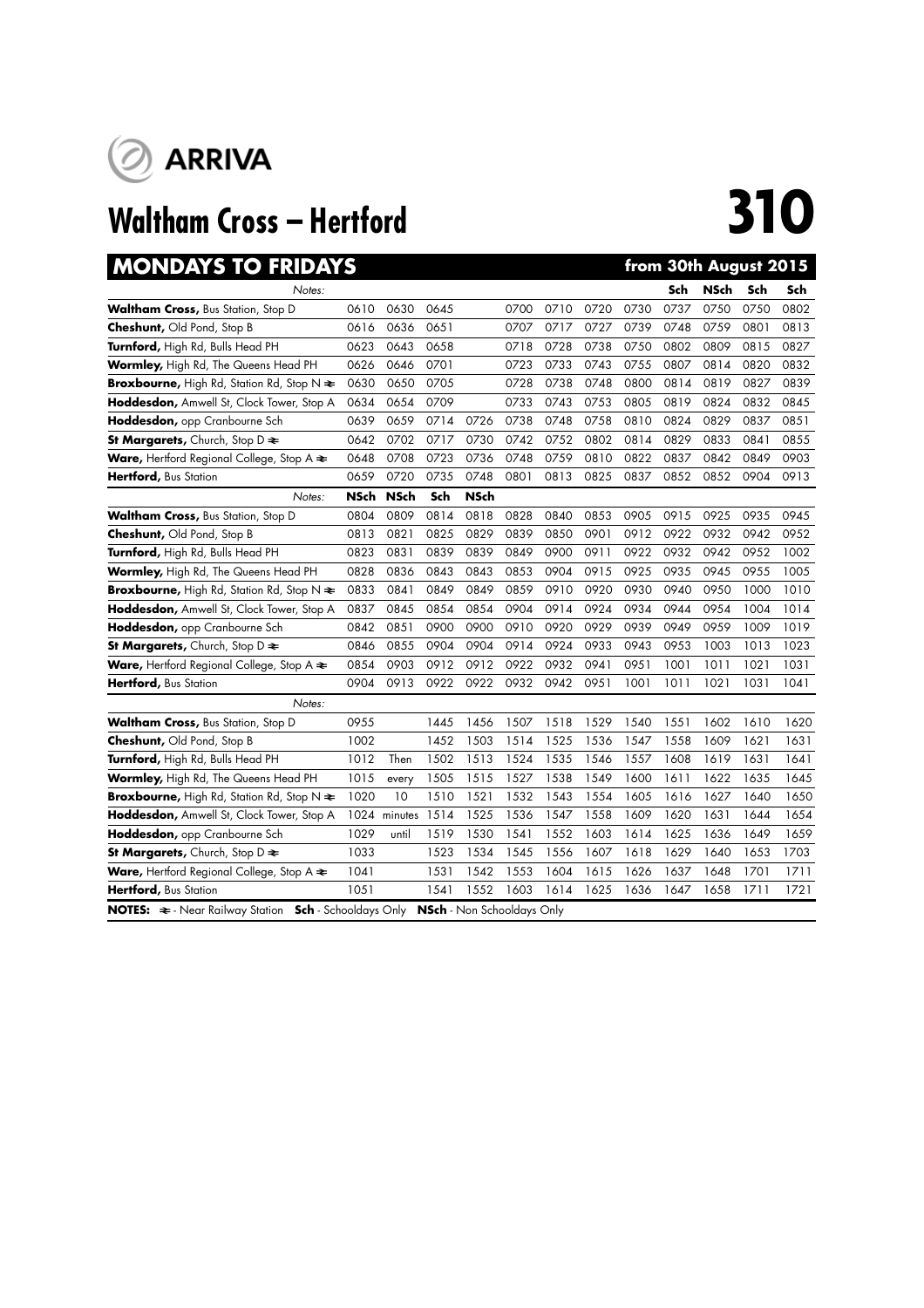

# **Waltham Cross – Hertford 310**

## **MONDAYS TO FRIDAYS from 30th August 2015**

| Notes:                                                              |      |      |      |      |      |      |      |      |      |      |      |      |
|---------------------------------------------------------------------|------|------|------|------|------|------|------|------|------|------|------|------|
| <b>Waltham Cross, Bus Station, Stop D</b>                           | 1631 | 1641 | 1651 | 1701 | 1711 | 1722 | 1732 | 1744 | 1754 | 1806 | 1817 | 1827 |
| <b>Cheshunt, Old Pond, Stop B</b>                                   | 1642 | 1652 | 1702 | 1712 | 1722 | 1733 | 1743 | 1755 | 1805 | 1813 | 1824 | 1834 |
| Turnford, High Rd, Bulls Head PH                                    | 1652 | 1702 | 1712 | 1722 | 1732 | 1743 | 1753 | 1805 | 1815 | 1823 | 1834 | 1844 |
| Wormley, High Rd, The Queens Head PH                                | 1656 | 1706 | 1716 | 1726 | 1736 | 1747 | 1757 | 1809 | 1819 | 1826 | 1837 | 1847 |
| <b>Broxbourne,</b> High Rd, Station Rd, Stop N $\approx$            | 1701 | 1711 | 1721 | 1731 | 1741 | 1752 | 1802 | 1814 | 1824 | 1831 | 1842 | 1852 |
| Hoddesdon, Amwell St, Clock Tower, Stop A                           | 1705 | 1715 | 1725 | 1735 | 1745 | 1756 | 1806 | 1818 | 1828 | 1835 | 1846 | 1856 |
| Hoddesdon, opp Cranbourne Sch                                       | 1710 | 1720 | 1730 | 1740 | 1750 | 1801 | 1811 | 1823 | 1833 | 1840 | 1851 | 1901 |
| <b>St Margarets, Church, Stop D <math>\approx</math></b>            | 1714 | 1724 | 1734 | 1744 | 1754 | 1805 | 1815 | 1827 | 1837 | 1844 | 1855 | 1905 |
| <b>Ware,</b> Hertford Regional College, Stop A $\triangleq$         | 1722 | 1732 | 1742 | 1752 | 1802 | 1813 | 1823 | 1835 | 1845 | 1852 | 1903 | 1913 |
| Hertford, Bus Station                                               | 1732 | 1742 | 1752 | 1802 | 1812 | 1823 | 1833 | 1845 | 1855 | 1902 | 1913 | 1923 |
| Notes:                                                              |      |      |      |      |      |      |      |      |      |      |      |      |
| <b>Waltham Cross, Bus Station, Stop D</b>                           | 1837 | 1848 | 1900 | 1915 | 1930 | 2030 |      |      |      |      |      |      |
| <b>Cheshunt, Old Pond, Stop B</b>                                   | 1844 | 1855 | 1907 | 1922 | 1937 | 2036 |      |      |      |      |      |      |
| Turnford, High Rd, Bulls Head PH                                    | 1854 | 1905 | 1917 | 1932 | 1947 | 2042 |      |      |      |      |      |      |
| Wormley, High Rd, The Queens Head PH                                | 1857 | 1908 | 1920 | 1935 | 1950 | 2044 |      |      |      |      |      |      |
| <b>Broxbourne, High Rd, Station Rd, Stop N <math>\approx</math></b> | 1902 | 1913 | 1925 | 1940 | 1955 | 2048 |      |      |      |      |      |      |
| Hoddesdon, Amwell St, Clock Tower, Stop A                           | 1906 | 1917 | 1929 | 1944 | 1959 | 2053 |      |      |      |      |      |      |
| Hoddesdon, opp Cranbourne Sch                                       | 1911 | 1922 | 1934 | 1949 | 2004 | 2058 |      |      |      |      |      |      |
| <b>St Margarets,</b> Church, Stop D $\approx$                       | 1915 | 1926 | 1938 | 1953 | 2008 | 2101 |      |      |      |      |      |      |
| <b>Ware, Hertford Regional College, Stop A <math>\approx</math></b> | 1923 | 1934 | 1946 | 2001 | 2016 | 2107 |      |      |      |      |      |      |
| Hertford, Bus Station                                               | 1933 | 1943 | 1954 | 2009 | 2023 | 2114 |      |      |      |      |      |      |
| <b>NOTES:</b> $\approx$ - Near Railway Station                      |      |      |      |      |      |      |      |      |      |      |      |      |